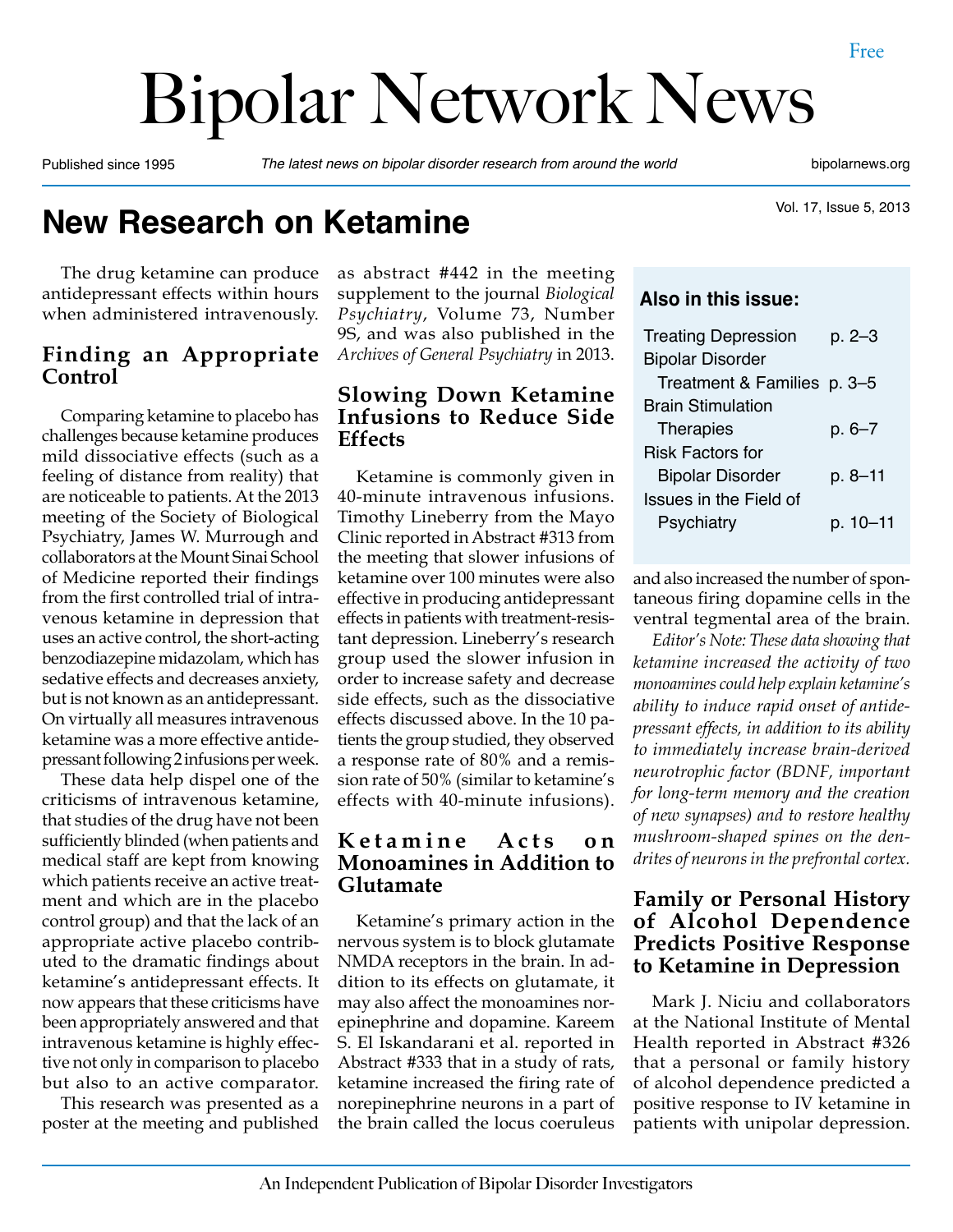# **Drugs that Antagonize the Glutamate NMDA Receptor are a New Approach to Antidepressant Treatment**

Several antidepressant drugs work by blocking activity at the NMDA receptor for the excitatory neurotransmitter glutamate. These drugs include intravenous ketamine, a potent NMDA receptor blocker that can produce antidepressant effects within 2 hours of administration, and memantine (Namenda), which is less potent, acts more slowly, and can potentiate the antidepressant effects of lamotrigine and help stabilize mood in patients with treatment-resistant

#### Bipolar Network News

**Editor-in-Chief**: Robert M. Post, MD **Managing Editor**: Moira McCauley

The *BNN* is published four times a year by investigators working with patients with bipolar disorder to better understand the long-term course of illness. The newsletter is available free of charge to all who request it.

Although the editors of the *BNN* have made every effort to report accurate information, much of the work detailed here is in abstract or pre-publication form, and therefore cannot be taken as verified data. The *BNN* can thus assume no liability for errors of fact or omission, or lack of balance. Patients should consult with their physicians, and physicians with the published literature, before making any treatment decisions based on information given in this issue or in any issue of the *BNN*.

As per recent journal disclosure requirements, Dr. Post has consulted to or spoken for Abbott, Astra Zeneca, Bristol-Myers Squibb, Glaxo-SmithKline, Jansen, and Pfizer.

The opinions expressed in the BNN are solely those of the editors, and do not represent the views of any scientific entity or foundation.

Send any comments or suggestions to: mccauleybcn@gmail.com

**BNN** 5415 W. Cedar Lane Suite 201B Bethesda, MD 20814

To subscribe or unsubscribe, see our website or email us at:

**info@bipolarnews.org**.

Note that we do not accept requests to subscribe friends or family members. Please have them contact us directly.

bipolarnews.org

bipolar disorder. Now a drug with a related mechanism, D-cycloserine, has been shown to have antidepressant effects. **High doses of D-cycloserine act as an antagonist at the glycine site of the NMDA receptor, blocking glycine's ability to facilitate glutamate transmission through the receptor.**

Glutamate is the major excitatory neurotransmitter in the brain and is important for the development of long-term memory. However, glutamate overactivity may contribute to depression. Decreasing this overactivity with the drugs noted above appears to produce antidepressant effects.

Uriel Heresco-Levy et al. reported in a 2013 article in the *Journal of Neuropsychopharmacology* that high

doses of D-cycloserine (1000mg/day) had substantially greater antidepressant effects than placebo in a study of 26 patients with treatment-resistant depression. The drug was well tolerated.

Interestingly, low doses of the same drug have a different effect, acting as a partial agonist at the same site, facilitating glutamate transmission and enhancing the new learning that is necessary in cognitive behavioral therapy for anxiety disorders.

*Editor's Note: D-cycloserine requires further study in larger controlled trials, but this small study suggests promise. While ketamine's effects are rapid in onset, they are also difficult to sustain. This study suggests a possible route to a slower onset with longer-lasting antidepressant effects.*

# **Psychotherapy Prevents Recurrence of Unipolar Depression**

New research shows that **psychotherapy lowers the risk of relapse in unipolar major depression more than "treatment as usual" does, and also heads off depression in children at high risk**.

At the 2013 meeting of the American Psychiatric Association, researcher Pim Cuijpers reviewed 32 trials of cognitive behavior therapy, intensive behavioral therapy, and problem solving therapy used for the prevention of depression and found that these therapies were associated with a 21% lower risk of relapse compared to treatment as usual.

There were five critical elements that made these therapies useful: they supported coping with depression, and they included exercise, mindfulness, internet-based cognitive behavior therapy, and problem solving.

Among those who presented at the meeting, Greg Clarke of Kaiser Permanente, Oregon discussed an 8-week course on coping with stress given to a group of adolescents (aged 14 to 16) who had four times the normal risk of developing depression because each had a parent with depression. Clarke found a significant reduction in depression among the adolescents who received therapy compared to controls.

Insomnia can be a precursor to a first depression or to recurrent depression. Cognitive behavior therapy was more effective in improving sleep than a comparative sleep hygiene course.

Researcher Judy Garber presented data showing that cognitive behavior therapy was effective in 13- to 17-year-olds who had a parent with depression and had themselves had a prior depression or were currently sub-syndromal. The effect of the therapy was only significant if the parent was not depressed at intake.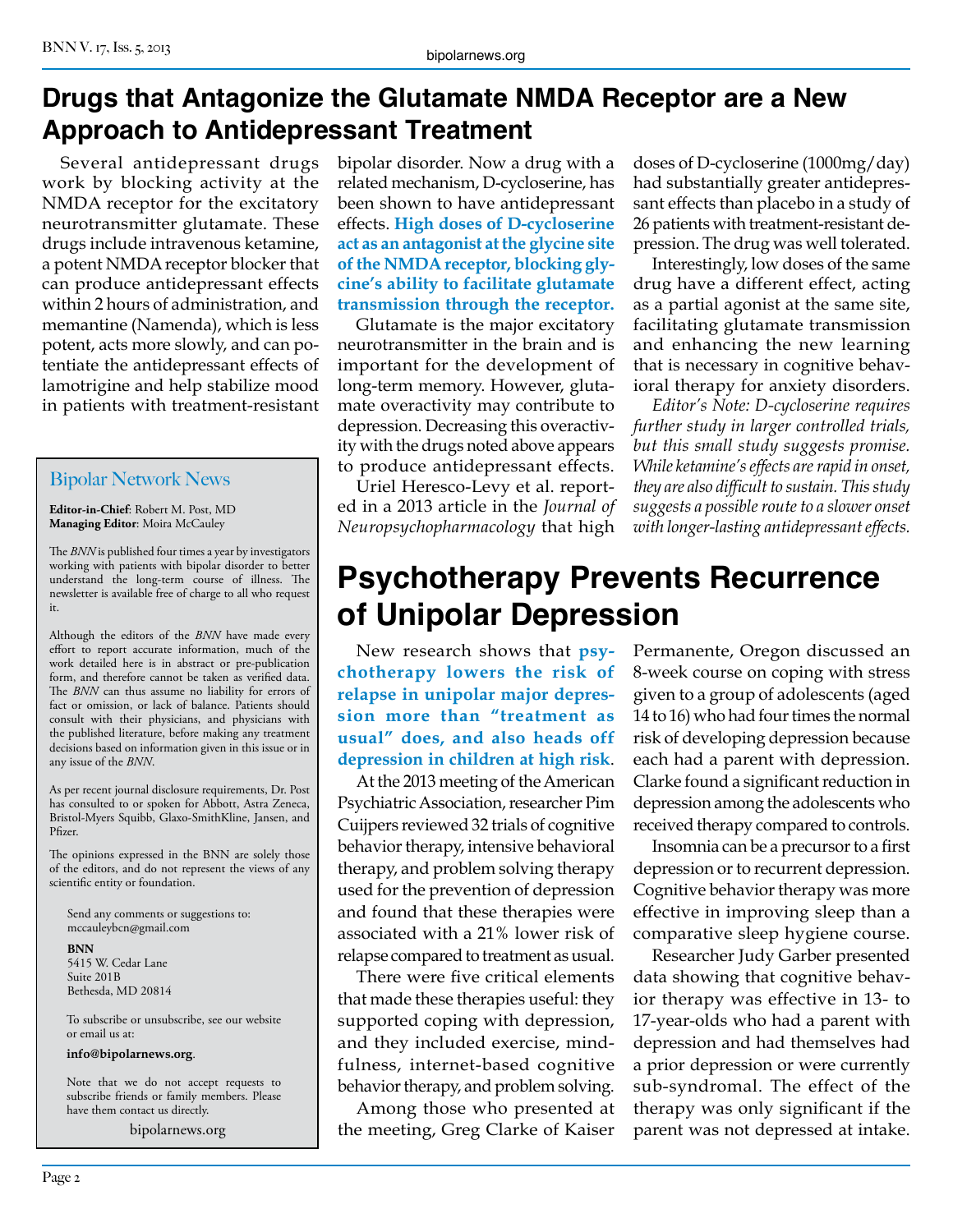#### **FDA Approves Lurasidone for Bipolar Depression**

Last year the *BNN* summarized two presentations from the 2012 meeting of the American Psychiatric Association showing the antidepressant efficacy of the atypical antipsychotic lurasidone (Latuda) in bipolar depression. Lurasidone was more effective than placebo both when prescribed alone (monotherapy) and when prescribed as an add-on to the mood stabilizers lithium or valproate.

In June 2013, the Federal Drug Administration (FDA) approved lurasidone as both a monotherapy and as an adjunctive therapy with lithium or valproate for bipolar depression. Previously the only FDA-approved agents for bipolar depression were the atypical antipsychotic quetiapine (Seroquel) and the combination of the atypical antipsychotic olanzapine and fluoxetine.

Lurasidone's precise role in therapeutics remains to be explored, but its side effects profile is of particular interest, as it appears to be less sedating than the other atypical antipsychotics noted above. It also appears to have fewer side effects in the realm of weight gain, cholesterol or triglyceride increases, and increases in blood sugar and insulin resistance.

#### **New Drug for Insomnia Shows Promise**

The Federal Drug Administration (FDA) review committee suggested that a new type of drug for the treatment of insomnia might be approved in the future if the company who produces the drug, Merck, begins manufacturing it in smaller doses.

**The drug, suvorexant, works differently from most sleep medications. Instead of creating sleepiness, it blocks a type of neurotransmitters called orexins, which are responsible for wakefulness.** (Suvorexant is a selective antagonist of orexin receptors OX1R and OX2R and

# **More Evidence That Regular Antidepressants Do Not Work in Bipolar Depression**

Psychiatrists most commonly prescribe antidepressants for bipolar depression, but mounting evidence shows that the traditional antidepressants are not effective in bipolar disorder. At the 2013 meeting of the American Psychiatric Association, researcher Jessica Lynn Warner reported that among 377 patients with Bipolar I Disorder who were discharged from a hospital, **those who were prescribed an antidepressant at discharge were just as likely to be remitted for a new depression than those not given an antidepressant**.

The average time to readmission also did not differ across the two groups and was  $205 + (-152 \text{ days}$ . Those patients prescribed the serotonin and norepinephrine reuptake inhibitor (SNRI) drug venlafaxine (Effexor) were three times more likely to be readmitted than those not prescribed antidepressants.

These naturalistic data (generated from observations of what doctors normally do and information in the hospital's clinical notes) resemble those from controlled studies. In the most recent meta-analysis of antidepressants in the treatment of bipolar depression (by researchers Sidor and MacQueen), there appeared to be no benefit to adding antidepressants to ongoing

blocks the binding of orexin A and B to these receptors, presumably inhibiting activation of neurons of the arousal system.) The drug has a 12-hour half-life, longer than other insomnia drugs, thus morning carryover sedation is a potential problem.

The FDA asked that suvorexant be produced at the lower dose of 10mg, with the option of prescribing it at higher doses (15mg to 20mg) if a patient tolerated the 10mg dose and that dose did not sufficiently improve the patient's insomnia. Merck had initially proposed doses of 15mg to 40mg.

treatment with a mood stabilizer over adding placebo. Randomized studies by this editor Post et al. and Vieta et al. have shown that venlafaxine is more likely to bring about switches into mania than other types of antidepressants such as bupropion or selective serotonin reuptake inhibitors (SSRIs).

In addition, a naturalistic study published by this editor Post et al. in the *Journal of Clinical Psychiatry* in 2012 showed that the number of times antidepressants were prescribed prior to a patient's entrance into a treatment network (the Bipolar Collaborative Network) at an average age of 40 was related to their failure to achieve a good response or a remission for a duration of at least six months during prospective treatment.

*Editor's Note: Antidepressants are still the most widely used treatments for bipolar depression, and their popularity over more effective treatments (mood stabilizers and some atypical antipsychotics) probably contributes to the fact that patients with bipolar disorder receiving typical treatment in their communities spend three times as much time in depressions than in manic episodes. Using other treatments first before an antidepressant would appear to do more to prevent bipolar depression. These treatments include mood stabilizers (lithium, lamotrigine, carbamazepine, and valproate); the atypical antipsychotics that are FDA-approved for monotherapy in bipolar depression, lurasidone (Latuda) and quetiapine (Seroquel); and the combination of olanzapine and fluoxetine that goes by the trade name Symbiax.*

*Evidence from several sources suggests that the SNRI venlafaxine may be a risk factor for switches into mania and lead to re-hospitalizations. Other data suggest that in general, in bipolar depression, augmentation treated with antidepressants should be avoided in several cases: in childhood-onset bipolar depression, in mixed states, and in those with a history of rapid cycling (4 or more episodes per year).*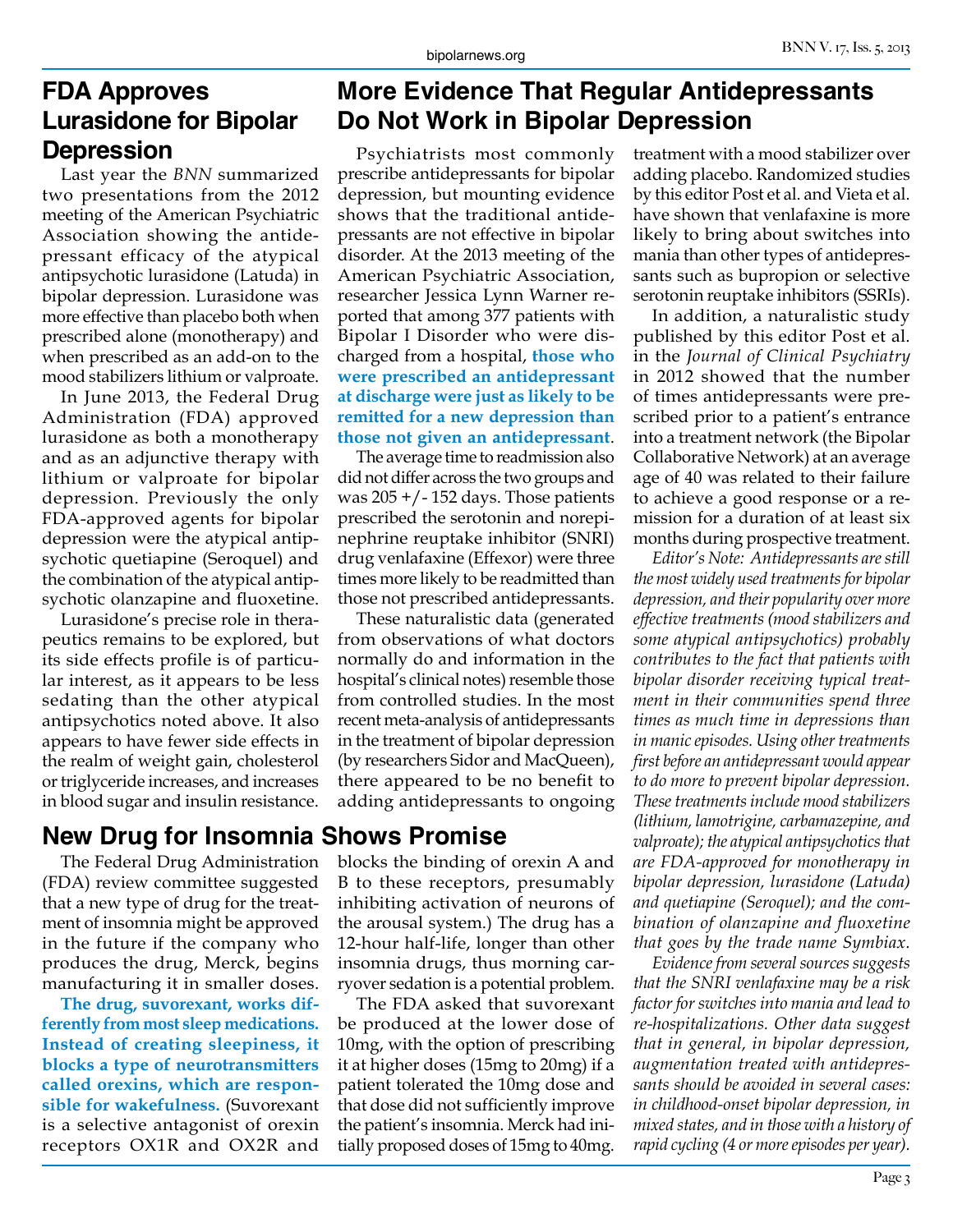# **Important Reminders from an APA Symposium on Bipolar Disorder**

Our editor Robert M. Post served as discussant at a symposium on special topics in bipolar disorder at the 2013 meeting of the American Psychiatic Association. Here are some of the findings that were presented at the symposium.

Michael Gitlin of the University of California, Los Angeles (UCLA) emphasized the **importance of treating patients until remission** in order to achieve functional recovery and prevent cognitive impairment.

Michael Bauer of Dresden, Germany reviewed data showing that **early onset of the illness and long delays to first treatment are important predictors of poor response to treatment**.

Mark Frye of the Mayo Clinic discussed the promise of pharmacogenomics to aid in the selection of the best medicine for a given individual (i.e. **personalized medicine**). Currently the presence of one of a few relatively rare gene variations—HLA-B 1502 (in Asian populations) and HLA-A 3101 (in European populations)—can

predict that an individual may develop a severe rash when taking the anticonvulsant carbamazepine.

Researcher J. Rybakowski has found that a somewhat common variant in the gene responsible for producing brain-derived neurotrophic factor (the val-66-met allele for proBDNF) is associated with a good response to lithium. This may be explained by the fact that lithium increases BDNF, and this could be crucial in those with the val-66-met allele, which functions less efficiently than the more common and better functioning allele val-66-val.

David Miklowitz, also of UCLA, reviewed data that strongly indicates **psychotherapy is effective** in the treatment and prevention of bipolar depression. He and Kiki Chang of Stanford University found that family focused therapy (FFT) was effective in treating early syndromes that sometimes lead to bipolar disorder (including depression, anxiety, or BP-NOS) in children at high risk for bipolar disorder because of a family history that includes bipolar disorder in a first degree relative.

#### **Components of Family Focused Therapy**

For treating depression, anxiety, and bipolar disorder not otherwise specified (NOS) in children who have a first-degree relative with bipolar disorder)

1. Consistent monitoring of the illness and developing an early warning system with a plan for responding if early symptoms emerge

- 2. Stress management
- 3. Development of a relapse prevention plan

4. Emphasis on sleep hygiene and the importance of regular sleep patterns

- 5. Work on medication adherence
- 6. Development of self-regulatory skills
- 7. Improvement of family relationships
- 8. Avoidance of substances of abuse.

There are 8 key ingredients to family focused therapy (see box below).

In his own discussion, Post emphasized several points from each presentation. Among these was the recommendation by both Gitlin and Bauer that patients use a **personal calendar** to monitor symptoms and side effects. (We offer an easy download of a personal calendar on our website, www.bipolarnews.org.)

Post also endorsed Bauer's emphasis on the need for **early intervention**, since delay to first treatment is an independent risk factor for a poor outcome in adulthood. (This finding has been replicated in three studies -- Franchini et al. in 1999, Post et al. in 2010, and Drancourt et al. in 2012.

Each of these factors and family focused therapy need greater attention in the US, since Post noted that **all aspects of bipolar disorder are more difficult for patients in the US compared to those in Germany, the Netherlands, and many other European countries**. About two-thirds of the adults with bipolar disorder in the US had onset of the illness before age 19, while in most European countries, only about one-third of adult patients had an early onset.

These data are also consistent with the low incidence of bipolar disorder in children at high risk for the disorder because of a parent with bipolar disorder in studies from the Netherlands, Switzerland, and Germany. In contrast, similar studies of children with at least on parent diagnosed with bipolar disorder in the US (by Chang et al., Nurnberger et al., Wozniak et al., and Birmaher et al.) show a higher incidence of the illness. Canadian studies by Duffy et al. and studies of an isolated Amish community in *Continued on Page 5*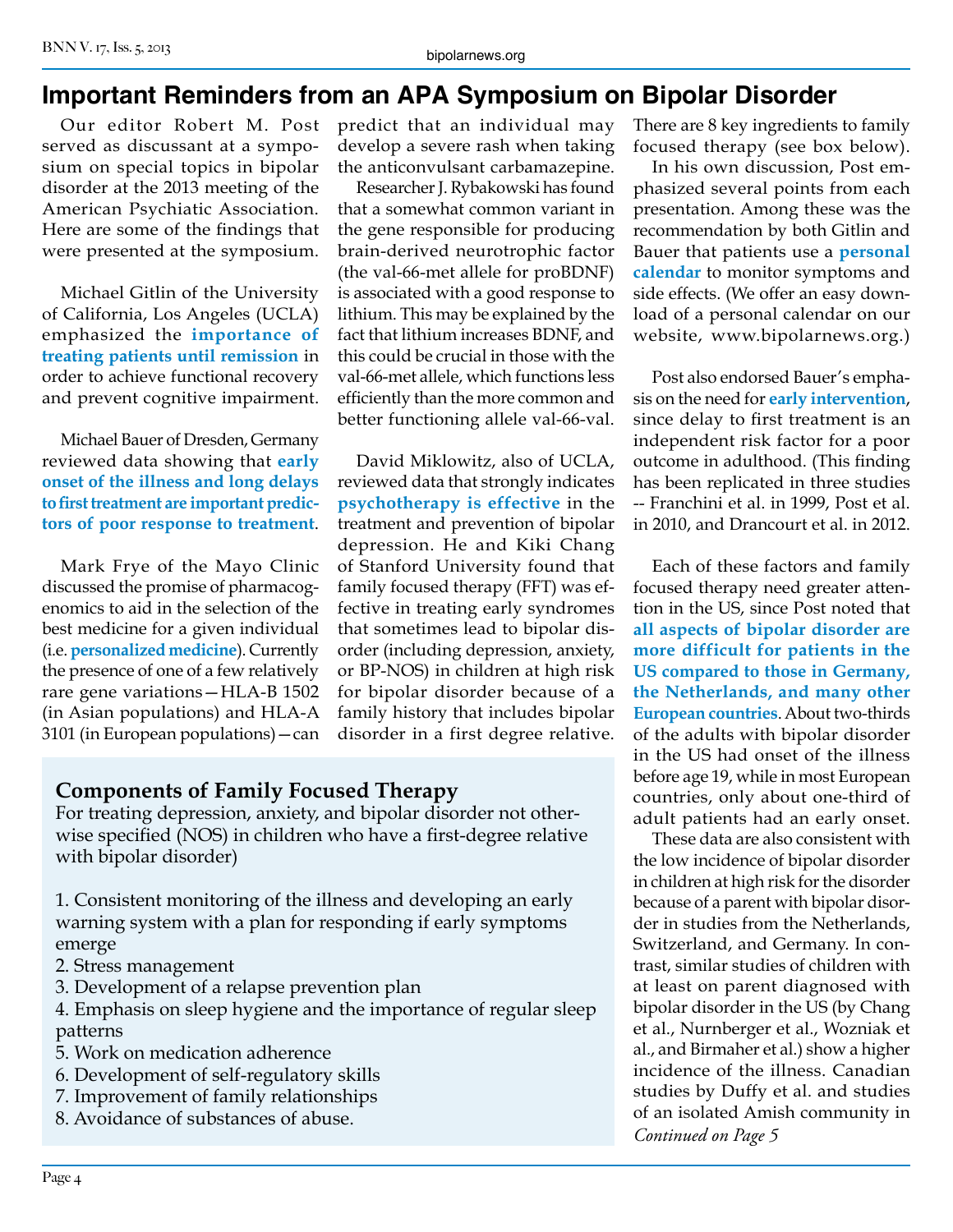# **Treating Bipolar Disorder As A Family Illness**

#### *Continued from Page 4*

Pennsylvania by Egeland et al. show a low incidence much like in Europe.

Given the great need for care of children with signs of bipolar disorder in the US and the shortage of child psychiatrists and pediatricians knowledgeable about bipolar disorder, Post recommended that in the absence of other alternatives, adult psychiatrists of parents with bipolar disorder who have children with the disorder should fill this gap by treating the children themselves. If the child has only early symptoms, family focused therapy as described by Miklowitz above would be recommended.

See the two tables on this page for some options for physicians treating families affected by bipolar disorder.

#### **Possible Interventions for At-Risk Children in Addition to Family Focused Therapy**

Our editor Robert M. Post recommends that in the absence of good care in the community for children at high risk for bipolar disorder because a parent has the disorder, adult psychiatrists of parents with bipolar disorder who have children with the disorder should fill this gap by treating the children themselves. If the child has only early symptoms, family focused therapy as developed by David Miklowitz would be recommended.

Here are some other suggestions in addition to family focused therapy:

- 1. Good Diet, Exercise, Sleep Hygiene
- 2. Omega-3 Fatty Acids
- 3. Check Vitamin D3 levels and Add Supplement if Needed
- 4. Melatonin for Insomnia
- 5. N-acetylcysteine (NAC) for Irritability (as in studies of children with autism spectrum disorders)
- 6. Folate for Depression and/or Elevated Homocysteine
- 7. Check for Evidence of Inflammation (Increased IL-6 or CRP)

An Option with Some Side Effects:

• Minocycline (an anti-inflammatory neuroprotective antibiotic)

#### **Physicians Treating Parents with Bipolar Disorder: Ask About Their Children**

- 1. Support Pregnant Women with Bipolar Disorder
	- A. Depression during pregnancy is more common among women with bipolar disorder than among controls--consider cognitive behavioral therapy, omega-3 fatty acids, folate, & rTMS
	- B. 52% incidence of post-partum depression (3x higher than controls)--Monitor closely and treat accordingly
- 2. Ask Your Affectively Ill Patients About Their Children
- 3. Encourage Good Diet and Exercise in These Children
- 4. Encourage Watchful Waiting in Families with Children at High Risk
- 5. If a Child becomes Symptomatic, Suggest:
	- A. Family Focused Therapy (FFT), or other Family-Based Treatment
	- B. Low-Risk Interventions Like Nutrition and Sleep Hygiene
- 6. If a Child Develops BP-NOS, Encourage:
	- A. Mainstream Pharmacotherapy
	- B. Increased Social Support (Family, Friends, Advocacy)
- 7. If a Child Develops BP-I, Encourage Ongoing Monitoring & Medication
- 8. If an Adolescent Becomes Manic, Educate About Substance Abuse and Attempt Primary Prevention of a Substance Abuse Disorder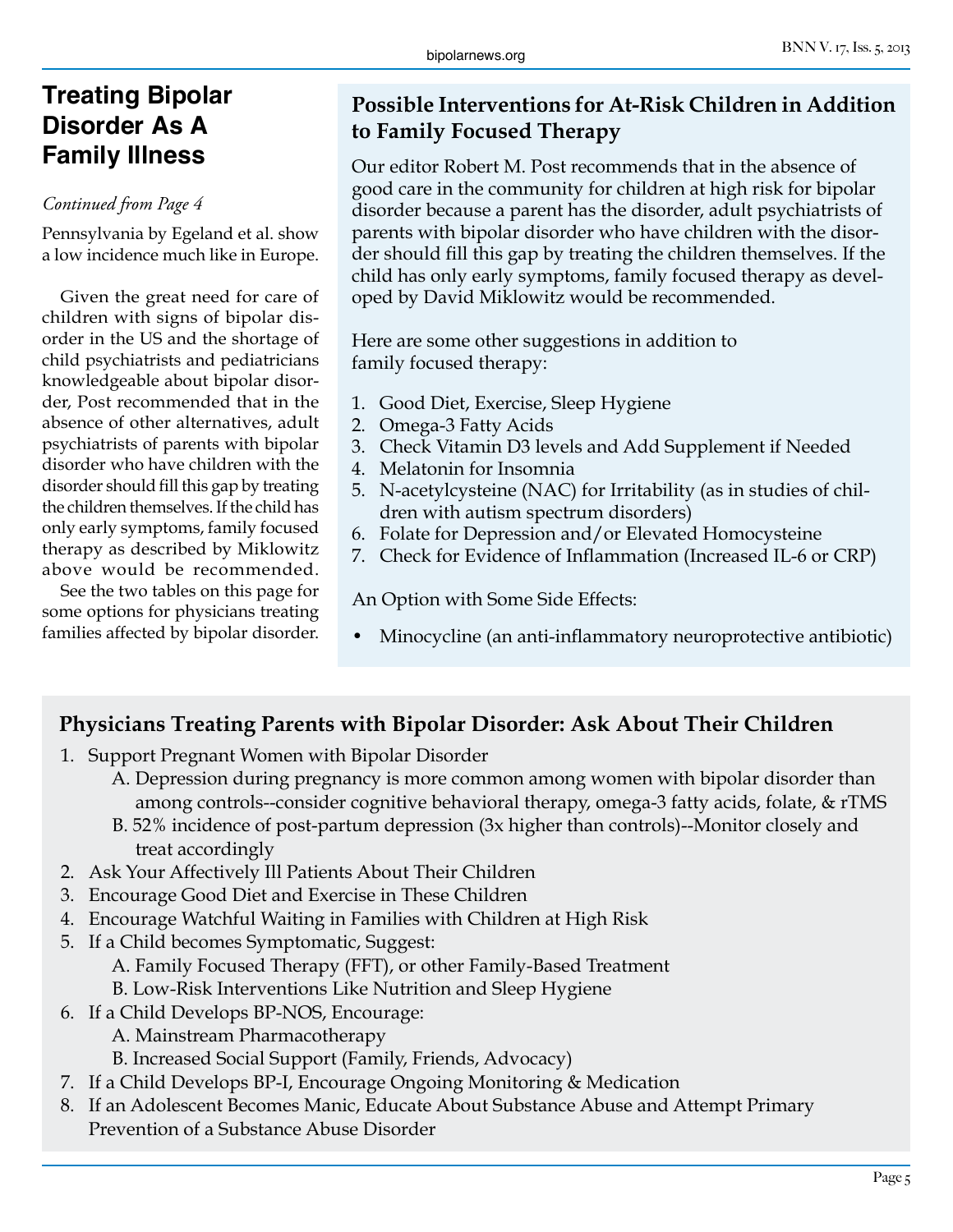#### BNN V. 17, Iss. 5, 2013

# **Right Unilateral ECT Plus Pharmacotherapy Better Than Pharmacotherapy Alone After Successful ECT**

A new study is one of the first to find that after successful electroconvulsive therapy (ECT) treatment for depression, continuation of ECT together with pharmacotherapy was superior to continuation with pharmacotherapy alone. ECT produces a seizure while a patient is under anesthesia. The treatment has been successful in acutely treating many patients with severe depression who have not responded to other treatments. The question remains how to maintain the positive acute effects of ECT for a longer duration.

The new research was published in the *Journal of ECT* in 2013 by Axel Nordenskjöld et al. Patients with unipolar or bipolar depression who improved after an acute series of ECT (usually given 3 times per week) were randomized to receive either continuing ECT plus pharmacotherapy or pharmacotherapy alone. The ECT continuation group received weekly ECT for 6

#### **Relapse After Electro-Convulsive Therapy**

While ECT is effective for patients with treatment-resistant depression, many still relapse after the treatment. Medications can prolong the period of remission, but even so, relapse rates have increased in recent decades (probably at least partly because ECT was once a standard initial treatment but is now only used with those patients with the most difficult-totreat illnesses.) A 2013 meta-analysis by Jelovac et al. in *Neuropsychopharmacology* reviewed existing research on relapse and which medications might be able to best prolong remission after ECT.

The researchers analyzed 32 studies that each included at least 2 years of followup. In studies from the recent era in which patients received continuation treatment with medication following ECT, 51.1% of patients relapsed within a year, and the majority of those (37.7%) relapsed within the first 6 months after ECT. Among patients treated with

weeks and every 2 weeks thereafter for a total of 29 ECT treatments in one year. The pharmacotherapy consisted of antidepressants (98%), lithium (56%), and antipsychotics (30%). Venlafaxine (Effexor) was considered the first choice for medication, and lithium augmentation was offered to all patients (not just those with bipolar depression). Of the participants, 64% had recurrent unipolar depression, while less than 20% had bipolar depression.

Among all the patients who were randomized at the beginning of the study (the intent-to-treat cohort), **the one-year relapse rate was 61% for patients treated with pharmacotherapy alone and 32% for patients treated with the ECT plus pharmacotherapy**  (p=0.036). Relapse rates at 6 months were 54% for the pharmacotherapy alone group and 29% for the group receiving ECT plus pharmacotherapy. Some patients required inpatient care

continuation ECT, a similar proportion (37.2%) also relapsed within 6 months of the initial ECT treatment. In randomized controlled trials, treatment with antidepressants with or without lithium following ECT halved the rate of relapse within 6 months compared to placebo.

**Even with continuing intermittent ECT treatment, risk of relapse remains high, especially within the first 6 months.** The authors concluded that maintenance of well being following ECT must be improved.

*Editor's Note: One possibility for prolonging remission is the more intensive continuation regimen using right unilateral ultrabrief pulse ECT suggested by Nordenskjöld et al. in the Journal of ECT in 2013. Continuation treatment with a combination of ECT and medication resulted in 6-month relapse rates of 29% (compared to 54% with medication alone) and one-year relapse rates of 32% (compared to 61%).*

during the trial—36% of the patients in the pharmacotherapy alone group and 20% of those in the pharmacotherapy plus ECT group. There was no evidence of a differential effect on cognition across the two groups. (There is concern that bilateral ECT can adversely affect cognition, especially autobiographical memory, but this is not a concern with right unilateral ECT.)

Various parameters for ECT have been studied. This research used unilateral ultrabrief pulse ECT. These parameters are standard in Sweden, where the study took place, and these results are of particular interest as they differ from a US study that used bilateral ECT with treatments given more intermittently. In that study, in which response to ECT with pharmacotherapy did not differ from response to pharmacotherapy alone, ECT continuation was given in the form of 4 weekly treatments, 4 biweekly treatments and then 2 monthly treatments, and this regimen resulted in a relapse rate of 37% within 6 months (Kellner et al. 2006).

Only one other study in geriatric patients who were psychotically depressed showed superiority of continuation ECT.

*Editor's Note: The take-home message from this study may be that for patients with recurrent unipolar depression who respond positively to a course of right unilateral ultrabrief pulse ECT, continuation of regular ECT plus pharmacotherapy is worth considering over pharmacotherapy alone. While direct comparative studies have not been performed, it would appear reasonable to use weekly ECT for 6 weeks and then every 2 weeks thereafter for the continuation ECT treatment rather than a more intermittent series of treatments as in the studies of Kellner et al. Previous studies have shown that the addition of lithium to antidepressants is superior to antidepressants alone in the continuation phase of ECT (Sackeim et al. 2001), so having lithium in the regimen would also appear useful.*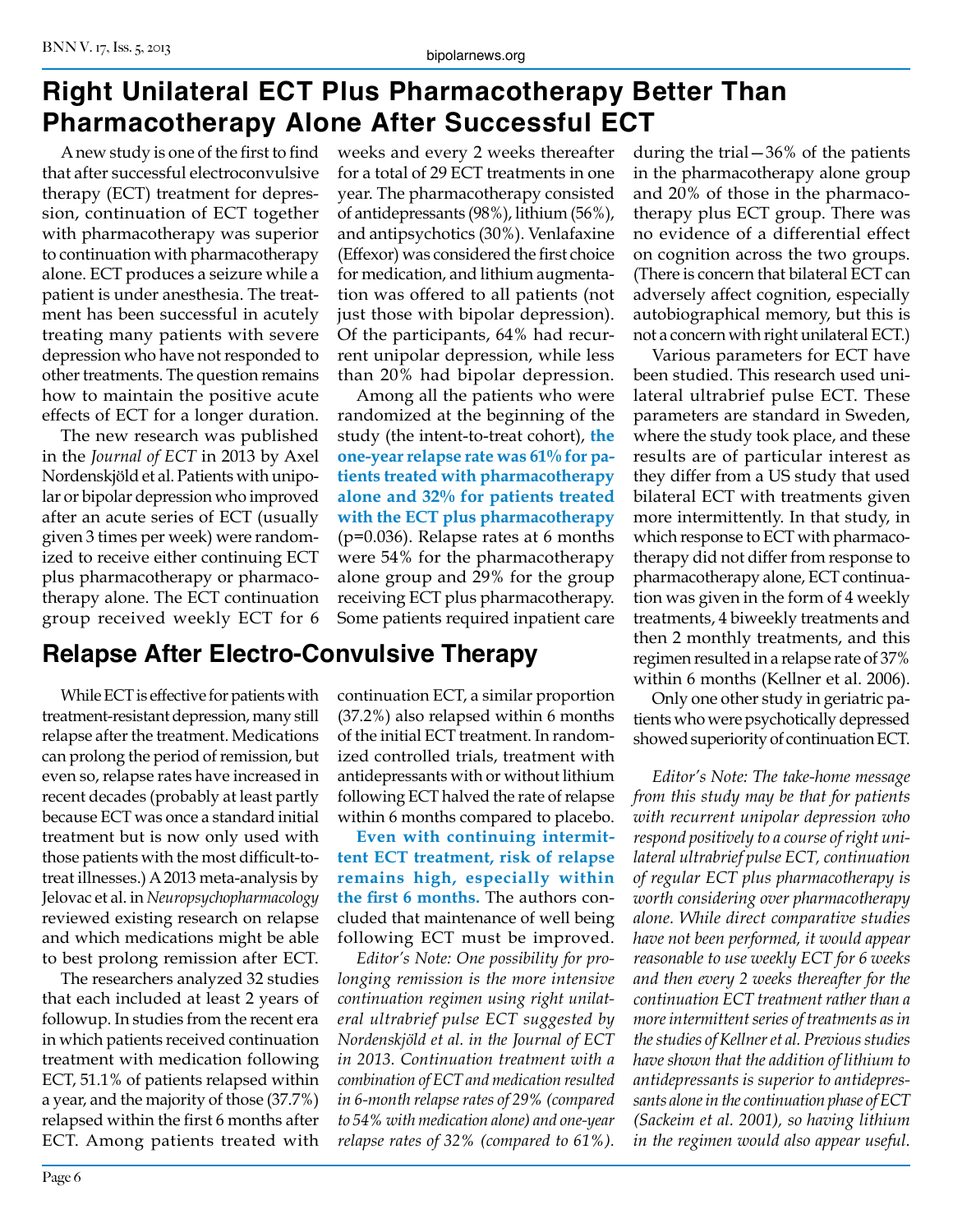#### **RTMS Has Long-Term Effects in Depression**

Repetitive transcranial magnetic stimulation (rTMS) is a non-invasive treatment that uses a rapidly changing magnetic field to target neurons, creating a weak electric current. It is used to treat depression, strokes, and other neurological and psychiatric conditions. At the 2013 meeting of the American Psychiatic Association (APA), researcher Linda L. Carpenter reported on new findings about the long-term effects of rTMS.

In the new research, which was led by Mark Andrew Demitrack, 307 patients with unipolar depression who had not responded well to previous antidepressant treatment were given rTMS. They were treated in 43 different

clinical practices and administered rTMS according to their evaluating physician, following Federal Drug Administration guidelines. Of the 307 patients who began the study, 264 benefited from initial treatments with rTMS, were tapered off rTMS, and agreed to participate in a oneyear follow-up period, by the end of which **68% had improved and 40.4% had achieved complete remission**  as measured by the Clinical Global Impressions scale for severity of illness.

However, some study participants (30.2%) had worsened by the first follow-up assessment at the 3-month mark, and rTMS had to be re-introduced.

#### **Vagus Nerve Stimulation Covered by Medicare In Epilepsy But Not In Depression**

The federal Centers for Medicare and Medicaid Services (CMS) appear to discriminate against people with psychiatric illness. They will not approve the use of VNS (Vagus Nerve Stimulation) for treatment resistant depression among Medicare beneficiaries but have approved it for refractory epilepsy.

Vagus nerve stimulation consists of electrical stimulation of the vagus, one of the cranial nerves. **The Federal Drug Administration (FDA) has already approved VNS for both illnesses, meaning that it has been judged to be effective and safe in both.**

The CMS decision will make it harder for poor patients to access this treatment because it means that Medicare will not reimburse the cost of the treatment.

Cyberonics, the company that manufactures the device used to provide VNS, applied for CMS approval of the use of VNS for depression in 2007 and was rejected, but hoped that the research collected in the intervening years that shows VNS's efficacy in treatment-resistant depression would be

enough to get eventual approval from CMS. They have been rejected again.

*Editor's Note: The data supporting VNS's efficacy in epilepsy are skimpy and without a large effect size, so it cannot be argued that the quality of data supporting the coverage of VNS for depression is the reason it hasn't been approved for that purpose. Both epilepsy and depression can be devastating and life altering. To support the use and reimbursement for the same FDA-approved device for one but not the other illness seems worthy of protest.*

*This appears to be another example of the incongruous use of FDA approval status to deny coverage. Insurance companies and government agencies routinely use lack of FDA approval to deny reimbursement claims for many commonly used drugs and treatments, while at the same time, in cases such as the use of VNS, actual FDA approval is disregarded and considered an insufficient criterion. Having it both ways does not seem to bother the policy makers who appear to put the financial bottom line ahead of ethics, fairness, and good medical care.*

# **A New Target for Deep Brain Stimulation (DBS) for Treatment-Resistant Depression**

Deep brain stimulation (DBS) is a treatment for illnesses such as Parkinson's, chronic pain, and depression. In DBS, electrodes inserted in the brain produce electrical impulses. Different anatomical parts of the brain have been targeted successfully using DBS. These include the subgenual anterior cingulate (Area 25), the nucleus accumbens, and the habenula.

Now researcher Thomas E. Schlaepfer has found that inserting the n. accumbens electrode deeper and closer to the ventral tegmental area or the VTA (which contains dopamine cell bodies) produces more rapid onset of antidepressant effects (in a matter of days) in a high percentage of patients (7 out of 8 according to one of Schlaepfer's reports). Stimulation of the nucleus accumbens in the typical location resulted in 50% improvement in 5 out of 10 patients after one year of follow-up.

Schlaepfer believes that changing the position of the electrode places it in the medial forebrain bundle (MFB), which contains fibers going from the VTA to the nucleus accumbens. Interestingly, when animals are given the opportunity to self-stimulate this area (by pressing a lever that activates an electrode placed in the area), they will, indicating it is rewarding or pleasurable. The same animals will avoid self-stimulating certain other fiber tract sites in the brain.

Schlaepfer's research was presented at the 2013 meeting of the Society of Biological Psychiatry, and the abstract is available in the Convention Supplement to the journal *Biological Psychiatry*, Volume 73, Number 9S.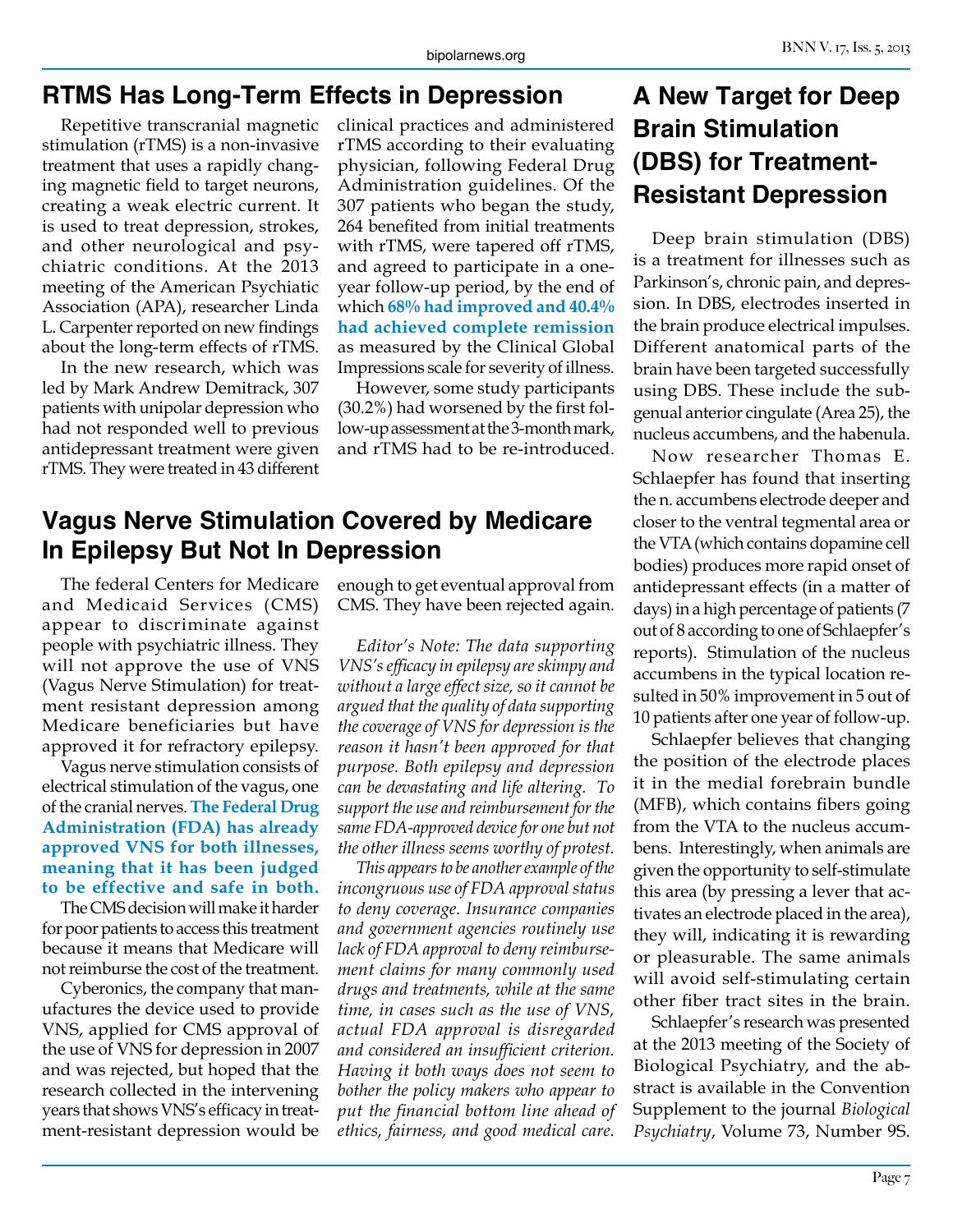# **Loss of Appetite or Weight in Depressed Parents Predicts Depression in Children**

Depression in a parent is one of the factors that best predicts whether a young person will develop depression. Since depression symptoms can vary greatly from person to person and some symptoms are known to be more heritable than others, new research is investigating whether a parent's profile of symptoms affects their child's likelihood of developing the illness. A 2013 study by Mars et al. in the *Journal of Clinical Psychiatry* suggests that **loss of appetite or weight in a parent with depression is the symptom that most strongly predicts new onset of depression and depressive symptoms in their offspring**.

The study observed 337 parentchild pairs. The parents (mostly mothers), who had a history of recurrent unipolar depression, ranged in age from 25–55 years, and their children ranged from 9–17 years. The study lasted four years, during which the families participated in three assessments. Parents' symptoms

# **Adversity May Increase Risk of Mood Disorders**

In adults with bipolar disorder, adversity in childhood has been associated with an earlier onset of bipolar disorder compared to those who did not experience some form of adversity such as verbal abuse, physical abuse, sexual abuse, loss of a parent, abandonment, or neglect. At the 2013 meeting of the Society of Biological Psychiatry, Nancy Low et al. reported that **the number of these stressful life events a child experienced was associated with the number of their anxiety symptoms, psychiatric disorders, and lifetime substance abuse**. Having experienced 3 or more types of adversity was associated with a 3.5-fold increased risk for developing a mood disorder and a 3-fold increase in anxiety disorders and alcohol or drug abuse.

were recorded and children were also assessed for symptoms or new development of depression. Thirty percent of the offspring whose parents reported weight loss or low appetite were found to have new onset of depression at followup, compared to nine percent of the offspring whose parents did not have these symptoms.

There are nine symptoms used to diagnose depression in the *Diagnostic and Statistical Manual for Mental Disorders*: low mood, loss of interest (anhedonia), loss of energy, change in appetite or weight, change in sleep, low self-esteem or guilt, suicidality, psychomotor slowing (retardation), and loss of concentration or indecisiveness. Of these, parental loss of appetite or weight was the only symptom that predicted depression in a child. Interestingly, the severity of parental depression or the presence of other health problems in the parent did not account for the emergence of illness in the children.

While the study has not yet been published in a peer-reviewed journal, the abstract (#194) may be found in the meeting supplement, Volume 73, Number 9S of the journal *Biological Psychiatry*.

*Editor's Note: Low's study is the first to report that childhood adversity is a risk factor for the onset of bipolar disorder in the general population.*

*Given the increasing evidence for the persistence of epigenetic marks on DNA and histones (which can't change the sequence of genes but can change their structure) in those who have experienced such stressors in childhood, this could provide a mechanism for the long-term vulnerability of these children to the development of mood disorders and a variety of physical illnesses.*

# **Emotional Abuse in Childhood is a Risk Factor for Bipolar Disorder**

Evidence is growing that stressful events in childhood are associated with an earlier onset of bipolar disorders and a more difficult course of illness than in those who did not experience this type of adversity. Monica Aas and colleagues in Norway have found for the first time that emotional abuse in childhood, especially before age five, also increases risk of bipolar disorder. This study indicates that while bipolar disorder has a genetic component, environmental factors also play a role.

In Norway and France, the research group surveyed patients with bipolar disorder and people in the general population about childhood trauma, including emotional abuse, sexual abuse, physical abuse, emotional neglect, and physical neglect. Among the almost 800 participants, **patients with bipolar disorder were twice as likely as control participants to have experienced multiple types of trauma**. However, emotional abuse was the only factor specifically linked to bipolar disorder. People who were emotionally abused in childhood were more than twice as likely to develop bipolar disorder in adulthood. Moreover, the more severe the emotional abuse, the more likely it was that a child would go on to develop bipolar disorder.

Among the adults with bipolar disorder, emotional abuse and sexual abuse in childhood predicted younger age of illness onset, more suicide attempts, more rapid cycling, and greater proneness to depression. Emotional or sexual abuse were linked to the most suicide attempts, and sexual abuse was linked to rapid cycling.

More trauma in childhood was also linked to affective instability in adults. Aas' research was presented at the 14th International Congress on Schizophrenia Research.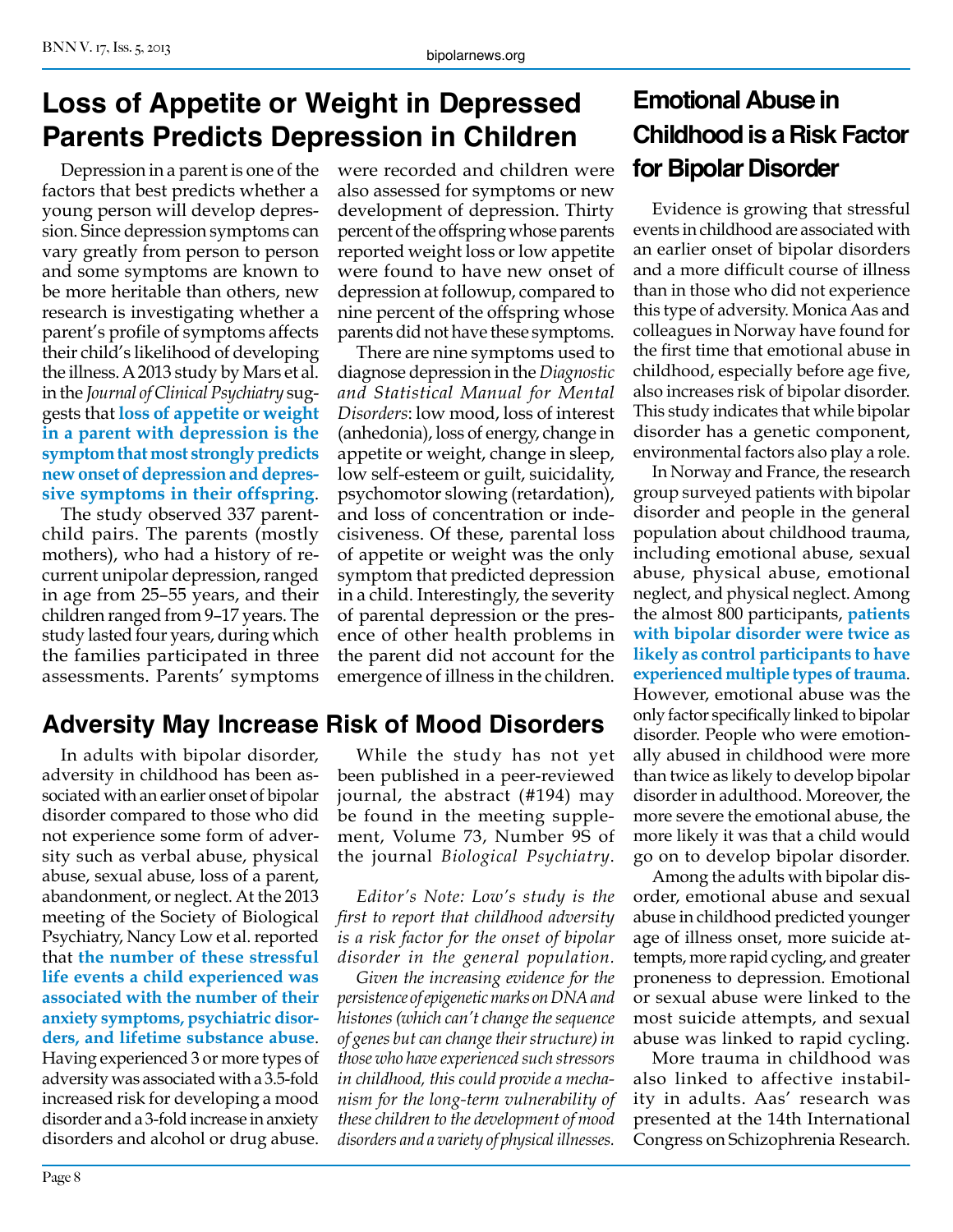#### **Jules Angst on the Long-Term Progressive Course of Mood Disorders**

At a symposium celebrating the retirement of Willem Nolen, a researcher who spent 40 years studying unipolar and bipolar disorder, from his position at Groningen Hospital in the Netherlands, his colleague Jules Angst discussed some recent findings. Angst is perhaps the world's leading authority on the long-term course of unipolar and bipolar disorders based on his multiple prospective followup studies, some lasting 20-30 years.

# **Poverty Impacts Kids' Brain Development**

In a 2013 study of children by Luby et al. in the *Journal of the American Medical Association Pediatrics*, poverty in early childhood was associated with smaller white and gray matter in the cortex and with smaller volume of the amygdala and hippocampus when the children reached school age. The effects of poverty on hippocampal volume were mediated by whether the children experienced stressful life events and whether a caregiver was supportive or hostile.

The children were recruited from primary care and day care settings between the ages of three and six, and were studied for five to ten years. They were initially assessed annually for three to six years and information on psychosocial, behavioral, and developmental dimensions were collected. Then the children took part in a magnetic resonance imaging (MRI) scan and continued annual assessments that included information such as whether the children experienced stressful life events.

Previous research has shown that poverty affects children's psychosocial development and economic success in adulthood. This research shows that poverty also affects brain development. The findings suggest important targets for intervention that could help prevent these developmental deficits.

#### **The Sensitization-Kindling Model**

Angst described evidence that supports the sensitization-kindling model of recurrent mood disorders, which this editor (Robert Post) described in 1992. Episodes tend to recur faster over time, i.e. the well interval between episodes becomes progressively shorter. While stressors often precipitate initial episodes, after multiple occurrences, episodes also begin to occur spontaneously (in the absence of apparent stressors).

This type of progressive increase in response to repetition of the same stimulus was most clearly seen in animal studies, where repeated daily electrical stimulation of the amygdala eventually produced major motor seizures (i.e. amygdala kindling). Daily electrical stimulation of rodents' amygdala for one second initially produced no behavioral change, but eventually, minor and then full-blown seizures emerged. Once enough of the stimulated full-blown amygdala-kindled seizures had occurred, seizures began to occur spontaneously (i.e. in the absence of the triggering stimulation).

The analogy to human mood disorders is indirect, but kindling provides a model not only for how repeated triggers eventually result in full-blown depressive episodes, but also for how these triggered depressive episodes may eventually occur spontaneously as well.

#### **Long-Term Treatment of Mood Disorders**

Angst also discussed long-term treatment of mood disorders. He has found that long-term lithium treatment not only reduces suicides in patients with bipolar disorder, but also reduces the medical mortality that accompanies bipolar disorder.

Angst noted his previous surprising observations that in unipolar

disorder, long-term maintenance treatment, even with low doses of tricyclic antidepressants, prevents suicide. Previously, researchers Ellen Frank and David Kupfer of Western Psychiatric Institute and Clinic at the University of Pittsburgh Medical Center had found that when patients with recurrent unipolar depression who had been stable for 5 years on the tricyclic antidepressant nortriptyline were blindly switched to half their original dose, about 90% rapidly relapsed into a new episode of depression. Their data helped establish the prevailing view that maintenance treatment with the full-dose regimen required to achieve a good initial acute response is also the optimal approach to long-term continuation and prophylactic treatment.

Angst found good results even at low doses, but his data may not be in conflict with Frank and Kupfer's, as a person who responds well acutely to low doses may also be able to maintain good enough response to them to prevent recurrences in the long term.

#### **Incidence of Bipolar Disorder in Adolescents Similar to Incidence in Adults**

Angst also presented data from the Adolescent Supplement to the National Comorbidity Study (NCS-A), which analyzed interviews with approximately 10,000 adolescents (aged 13-17) in the US. He found a 7.6% incidence of major depression, a 2.5% incidence of bipolar I or II disorder, and a 1.7% incidence of mania. There was an even higher incidence of subthreshold bipolar disorder, when there are not enough symptoms or a long enough duration of symptomatology to meet diagnostic criteria for bipolar I or II disorder. These data published by Merikangas et al. in 2009 provide clear epidemiological data that there is a substantial incidence of bipolar disorder in adolescents in the US, roughly similar to that seen in adults.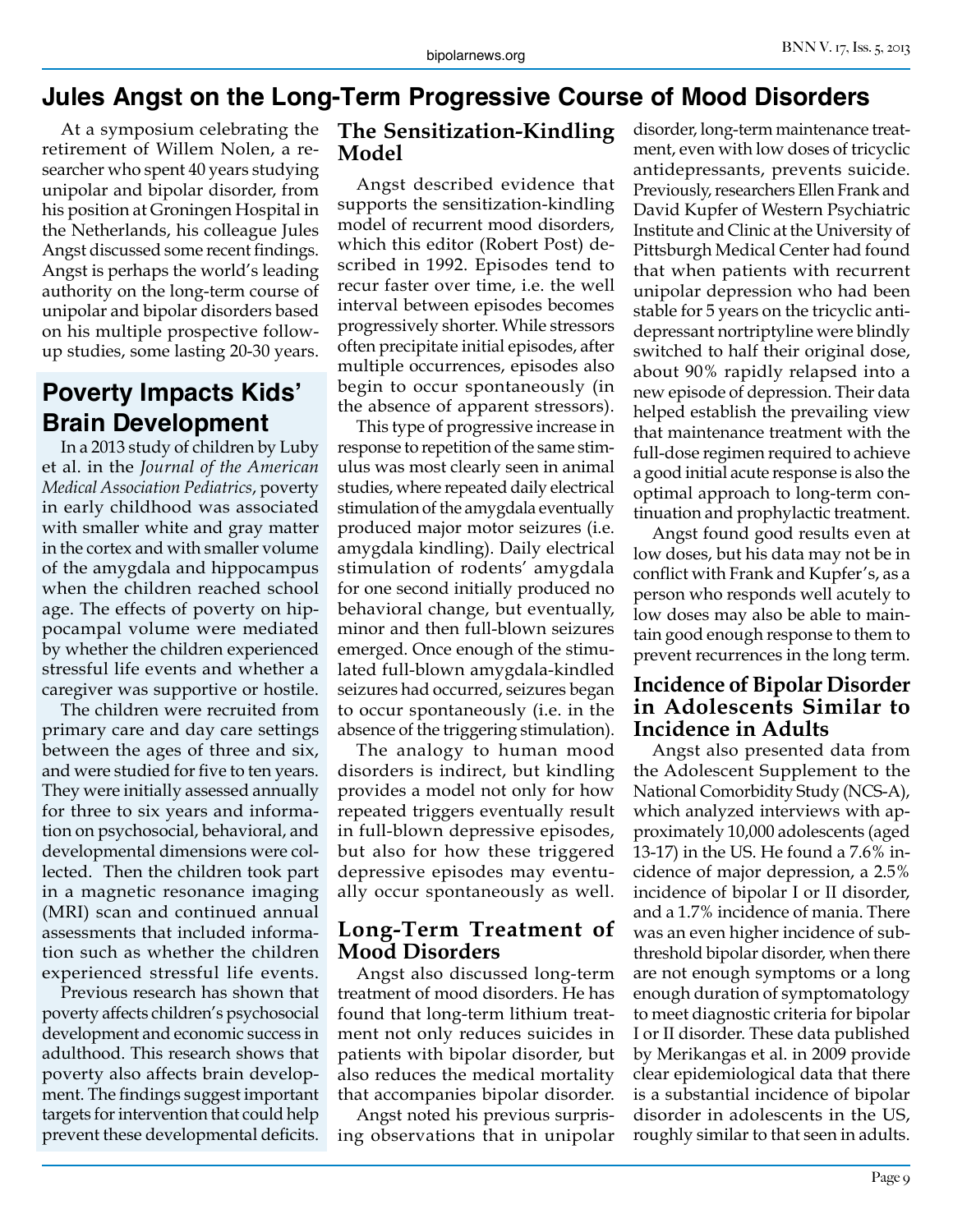# **Kennedy Says Parity in the Treatment of Mental Illnesses Is Needed**

At the 10th International Conference on Bipolar Disorders in 2013, Congressman Patrick J. Kennedy addressed the combined audience of the Depression Bipolar Support Alliance (DBSA) and members of the International Society of Bipolar Disorders. He gave an inspiring speech about de-stigmatizing advocacy, and the need to have a unified message that promotes parity in the care of mental illnesses and physical illnesses. He suggested that mental disorders should be compared to heart attacks, with the mantra, "We want no more, and we should demand no less."

Kennedy revealed his own dual diagnosis of bipolar disorder and alcohol abuse and the need to come out of the shadows, such as the basements of churches where people seeking treatment from Alcoholics Anonymous all too often remain unknown and anonymous.

Kennedy framed the issue of parity in the care of mental illnesses as a new civil rights battle. People with mental illness have been grossly discriminated against, stigmatized with derogatory epithets, and treated with indignity in the past. He stressed the need for all to advocate not so much for themselves, but for others, and to join in community to solve our current problem of isolation and alienation.

**Kennedy indicated optimism for the parity mission and suggested that a good way to achieve it would be to join forces with another isolated group of people—veterans returning from Iraq and Afghanistan.** While many veterans return with brain injuries and post-traumatic stress syndrome (PTSD), seventy-two percent of veterans never go to the Veteran's Affairs hospitals, many are ignored, and too many are locked up in prisons. Kennedy called them "prisoners of their war injuries" and "walking prisoners of war." Twenty-two die each day by suicide.

Kennedy said we in the mental health community must stand with

them and their hidden brain injuries. They are wounded, but they never receive a purple heart. He quoted a speech his uncle Robert F. Kennedy gave in Cape Town, South Africa in 1966 before anyone thought that apartheid would end. "It is from numberless diverse acts of courage and belief that human history is shaped. Each time a [person] stands up for an ideal, or acts to improve the lot of others, or strikes out against injustice, [that person] sends forth a tiny ripple of hope, and crossing each other from a million different centers of energy and daring, those ripples build a current that can sweep down the mightiest walls of oppression and resistance."

In the mental health community we need each other and can't afford different messages or fragmentation. Mental health advocates joining with veterans and their search for good care will be our salvation, as will our connectedness, togetherness, mutual respect, and these will yield solutions for both groups.

### **NIMH Director and APA Clash Over Diagnostic Manual of Mental Disorders**

The psychiatric community has been preparing for the 2013 release of the Diagnostic and Statistical Manual of Mental Disorders, Fifth Edition (DSM-5) by the American Psychiatric Association for years. Each new edition of the manual reflects changing conceptions of illnesses and their diagnosis and treatment.

Tom Insel, the director of the National Institute of Mental Health (NIMH), the largest research organization in the world devoted to the understanding and treatment of mental disorders, caused a stir this past spring when he wrote in a blog post that the DSM-5 lacks validity and that patients deserve better.

The DSM-5 guidelines for diagnosis of mental disorders rely on descriptions of clusters of symptoms, and Insel suggested that new methods of diagnosis that rely on laboratory measure should be developed. The NIMH is launching a project called Research Domain Criteria (RDoC) to incorporate genetics, imaging, and other data in a new classification system for illnesses, and is re-orienting their funding toward projects that "look across current categories," for example by including all patients in a mood disorder clinic rather than only those who meet DSM-5 criteria for major depressive disorder.

A major concern about this change at the NIMH, which funds much of the research that leads to Federal Drug Administration-approved treatments, is that it will diminish funding for treatment studies in specific diagnostic categories where research is already sparse, such as childhood onset bipolar illness. This may leave many children and adults without a sound evidence base upon which their doctors can base treatment decisions.

**Under the NIMH's new rubric, clinical treatment studies to collect comparative data and evidence-based**  **treatment research would likely lose out to studies focused on the broad collection and identification of biomarkers and the pursuit of new treatment targets.** Answering an important clinical question such as whether symptoms of childhood onset bipolar disorder respond to the same medications as oppositional defiant disorder (ODD) or disruptive mood dysregulation disorder (DMDD) might not be a high priority for study.

David Kupfer, chair of the APA's DSM-5 Task Force, responded to Insel's statement saying that while it would be great to identify biomarkers and genetic indicators for mental illnesses, "this promise, which we have anticipated since the 1970s, remains disappointingly distant." Insel acknowledged in his statement that this is only the beginning of development of research domain criteria, and that "for the present" the DSM will continue to be used.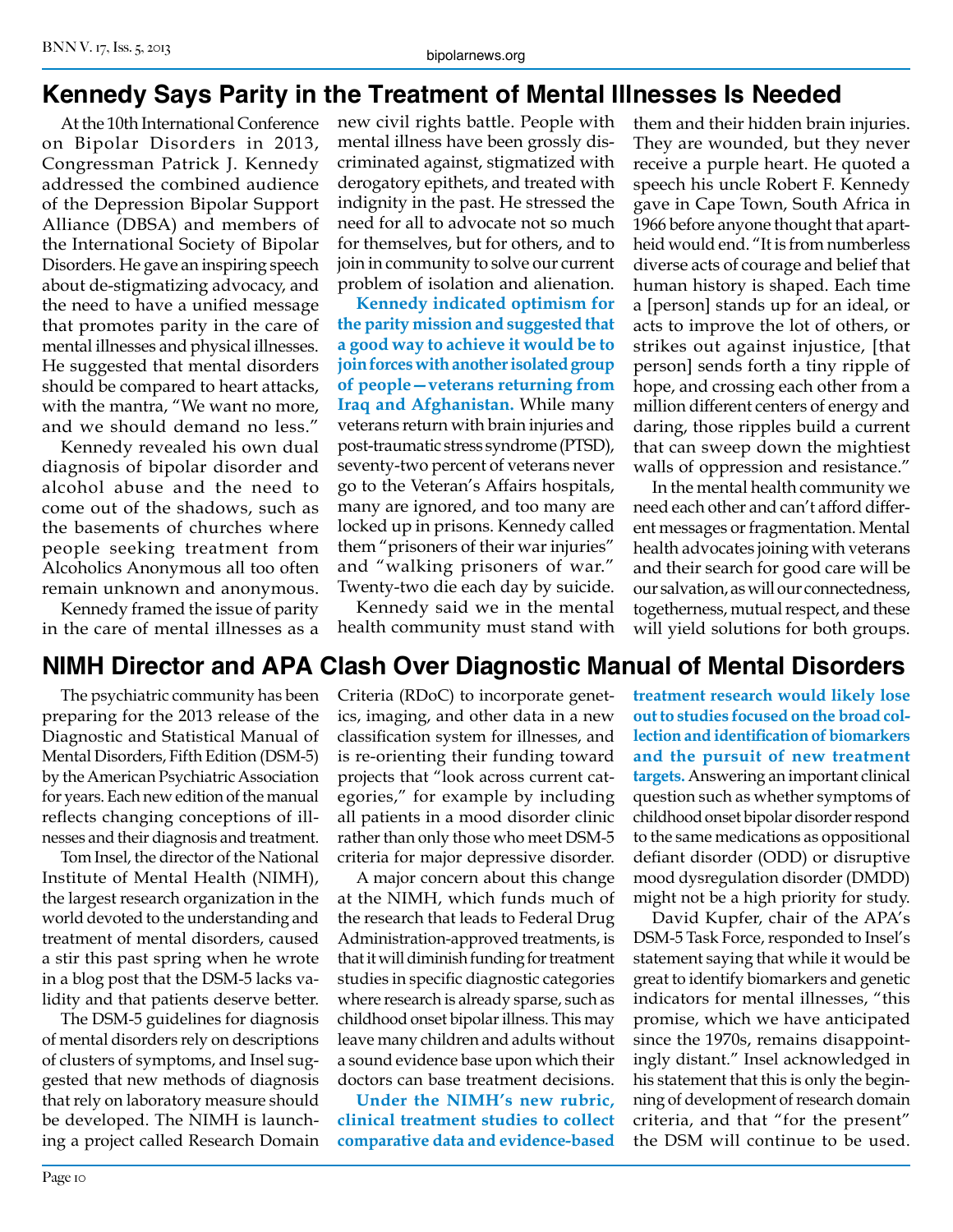#### **Bipolar Illness is Worse in the US than in Germany and the Netherlands**

At a symposium celebrating the retirement of Willem Nolen, a researcher who spent 40 years studying unipolar and bipolar disorder, from his position at Groningen Hospital in the Netherlands, this editor (Robert Post) discussed progress in the treatment of bipolar disorder over the past 40 years. Despite the availability of lithium; many new mood stabilizers (carbamazepine, valproate, lamotrigine); and many atypical antipsychotics, all of which are anti-manic and some of which are antidepressant (quetiapine and lurasidone), there is still a very high rate of continued illness and treatment resistance, especially in the US.

In fact, research from the Bipolar Collaborative Network, a treatment research network including sites around the US (one run by this editor) and in Germany and the Netherlands, shows that almost everything about bipolar disorder is worse in the US. **Americans have more genetic vulnerability because more of their parents have bipolar disorder, and** 

**they are more likely to have environmental vulnerability as a result of childhood adversity.** Patients in the US also reported having had more stressors at the onset of their illness and more stressors prior to the last episode they had before entering the network at an average age of 40.

Age at illness onset is much lower in the US than in the Netherlands and Germany. About two-thirds of American patients had onset in childhood or adolescence (under 19 years), while only about one-third of the European patients in this study showed these early onsets.

The course of illness is also more difficult in the US. There is more anxiety, substance abuse, and medical comorbidity, and there are more episodes and more rapid cycling. All this resulted in more US patients than European ones who did not respond to naturalistic treatment in our treatment network despite being prescribed multiple medications.

The implication of these data is that we need a new and more concerted approach to bipolar disorder in the US, beginning with early diagnosis and treatment during childhood and adolescence, instead of the 10- to 15-year average delay that was typical about twenty years ago. The duration of the delay to first treatment with a drug to treat mania or depression was an independent predictor of a worse outcome in adulthood. Early intervention should also include therapy and education.

Family-Focused Treatment (FFT), a method pioneered by researchers David Miklowitz and Kiki Chang, has been shown to be much more effective than treatment as usual in children who are at high risk for developing bipolar disorder because they have a family history of the illness and symptoms of an anxiety or depressive disorder or bipolar not otherwise specified (BP-NOS). In this way it may even be possible to head off the full-blown illness before it starts in those children at highest risk.

#### **Some Astonishing Facts About Your DNA and Its Epigenetic Modifications**

- The DNA in just one of your body's cells would be 2 meters long if stretched out.
- All of that DNA is stuffed into each cell's nucleus, which measures only 6 microns in diameter.
- If DNA were folded, it would take 10,000 to 300,000 layers to fit into the nucleus. This is miraculous given that a very thin piece of paper can only be folded over on itself about seven times. (Try it!)
- When DNA is tightly packed and wound around histones, transcription is inhibited. Stressors and chemicals in the environment can change the packaging of DNA (not its inherited sequence) by adding extra chemical groups (e.g. methyl and acetyl groups) on DNA and histones.
- When histones are acetylated, DNA is wound more loosely and can be more easily transcribed.
- Histone deacetylases (HDACs) remove the epigenetically mediated acetyl groups and keep the DNA tightly wound. Histone deacetylase inhibitors keep the acetyl groups in place and facilitate transcription (sometimes facilitating new learning and memory).